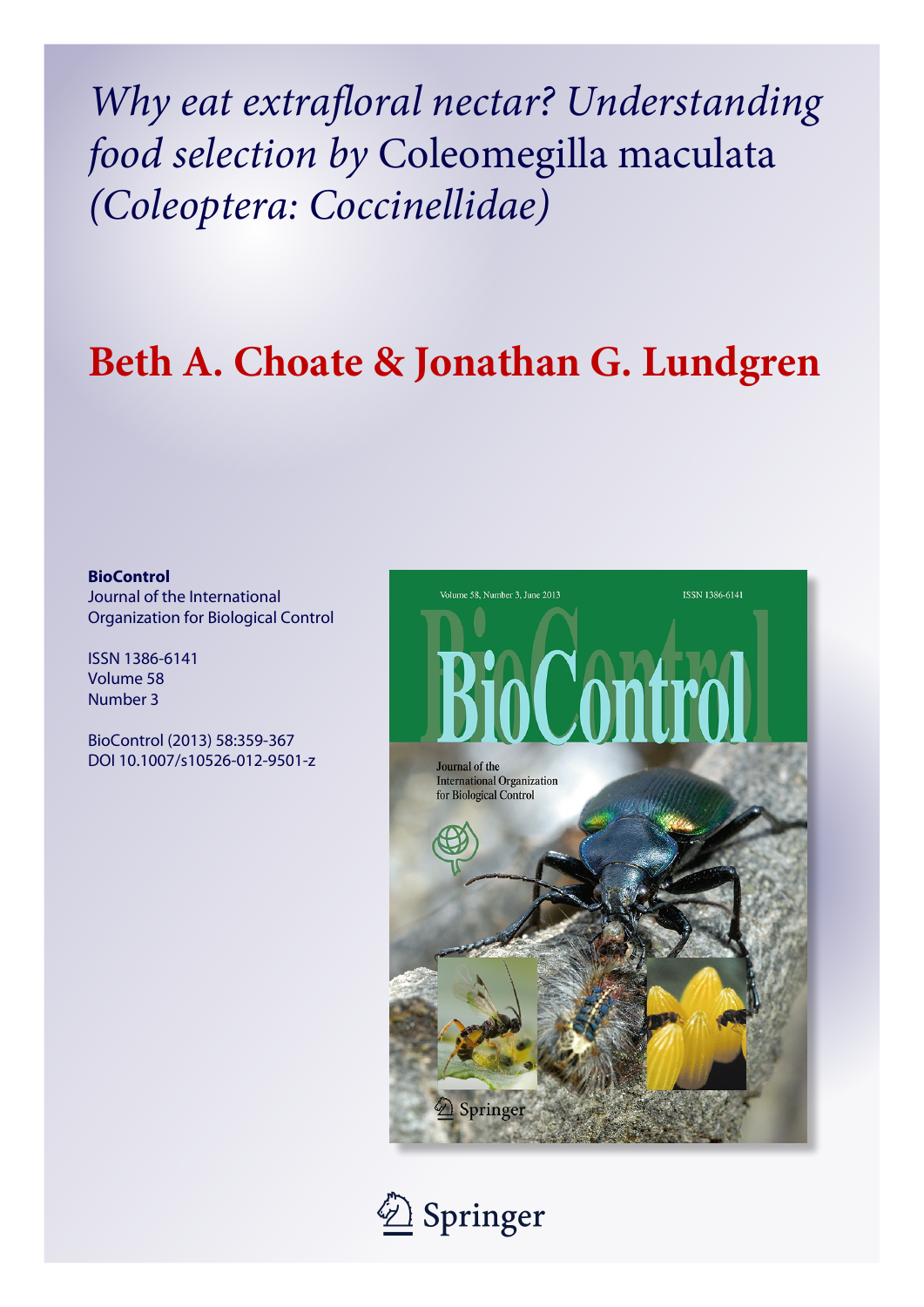**Your article is protected by copyright and all rights are held exclusively by International Organization for Biological Control (outside the USA). This e-offprint is for personal use only and shall not be self-archived in electronic repositories. If you wish to self-archive your article, please use the accepted manuscript version for posting on your own website. You may further deposit the accepted manuscript version in any repository, provided it is only made publicly available 12 months after official publication or later and provided acknowledgement is given to the original source of publication and a link is inserted to the published article on Springer's website. The link must be accompanied by the following text: "The final publication is available at link.springer.com".**

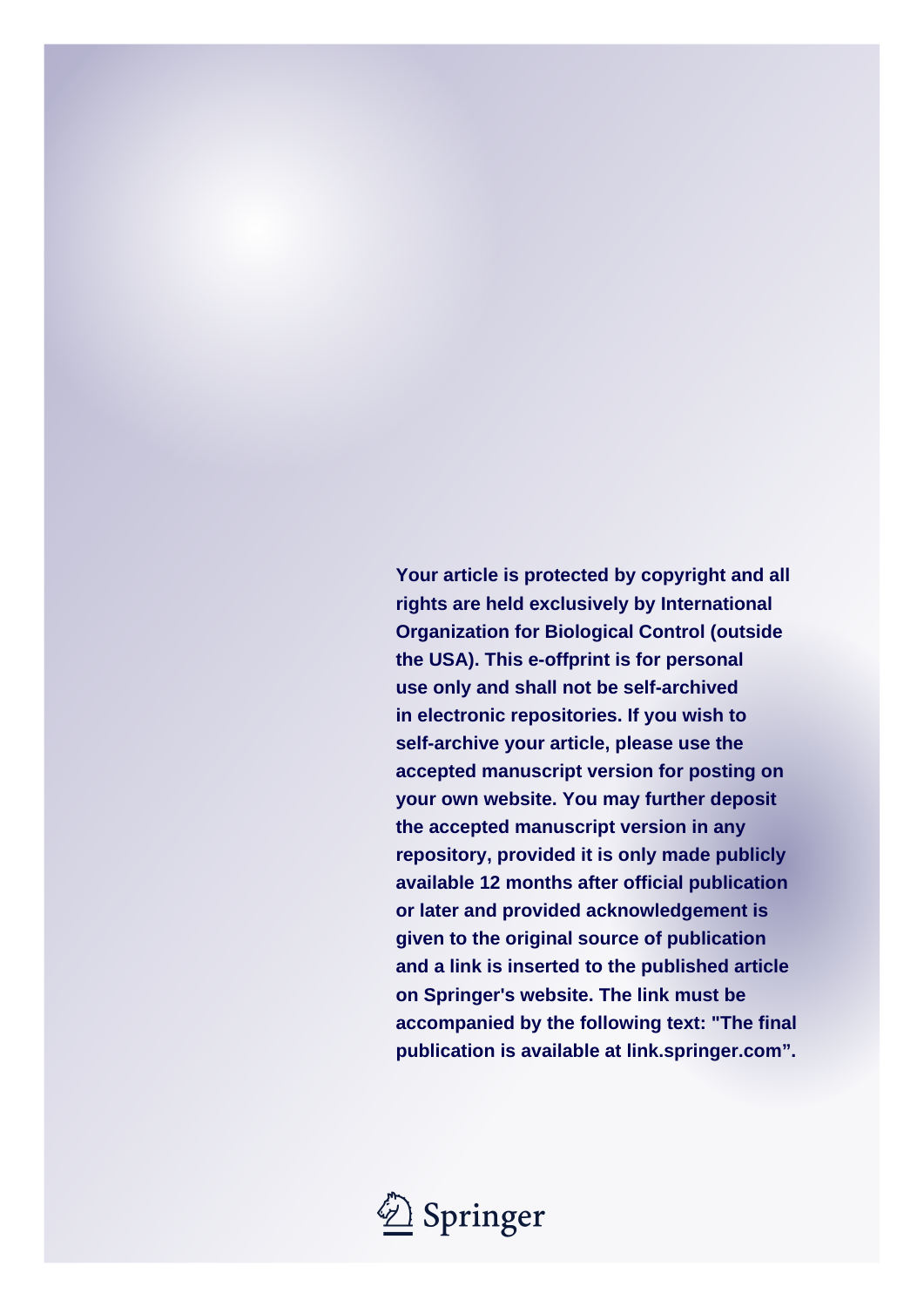# Why eat extrafloral nectar? Understanding food selection by Coleomegilla maculata (Coleoptera: Coccinellidae)

Beth A. Choate • Jonathan G. Lundgren

Received: 25 July 2012 / Accepted: 4 December 2012 / Published online: 20 December 2012 © International Organization for Biological Control (outside the USA) 2012

Abstract Methods of increasing predator abundance within a habitat include the incorporation of non-prey food items, yet the influence of this on predation intensity toward herbivores remains unknown. In order to gain an understanding of nectar feeding in the predaceous beetle, Coleomegilla maculata (DeGeer), laboratory studies were conducted evaluating prey consumption in the presence of extrafloral nectaries. The physiology of beetles with access to prey only and a mixed diet were compared. To elucidate results of beetle physiology, Y-tube olfactometer studies were conducted and preferences between food types evaluated. Coleomegilla maculata females consumed 9 % fewer aphids when nectar was available. Lipid and glycogen content, as well as oocyte volume were not increased upon consumption of a mixed diet. Evaluation of predator behavior when offered both food resources together and separately demonstrated that extrafloral nectaries are attractive.

Handling Editor: Patrick De Clercq

B. A. Choate  $(\boxtimes)$ 

Department of Environmental Science, Allegheny College, 520 N. Main St., Meadville, PA 16335, USA e-mail: bchoate@allegheny.edu

B. A. Choate - J. G. Lundgren North Central Agricultural Research Laboratory, USDA-ARS, 2923 Medary Avenue, Brookings, SD 57006, USA e-mail: Jonathan.Lundgren@ars.usda.gov

Keywords Omnivore - Coleoptera - Coccinellidae - Extrafloral nectar - Lady beetle - Sugar feeding

# Introduction

Despite efforts to place organisms into distinct feeding categories, investigation into dietary preferences has demonstrated that many arthropods are in fact omnivorous, consuming both prey and plant or fungal material (Lundgren [2009a](#page-9-0); Coll and Guershon [2002](#page-8-0)). Omnivores have the ability to survive on multiple food classes (e.g., animal, plant, fungus, etc.), and this flexibility may serve to stabilize food webs (Fagan [1997;](#page-9-0) Lalonde et al. [1999;](#page-9-0) Coll and Guershon [2002](#page-8-0); Singer and Bernays [2003](#page-9-0)). Fagan ([1997\)](#page-9-0) observed the ability of generalist predators, such as spiders, to control population outbreaks by switching prey items, dampening the effect of shifts in community composition. The consumption of plant resources by predators has implications for the outcome of biological control and predator conservation efforts (Coll and Guershon [2002;](#page-8-0) Lundgren [2009a\)](#page-9-0). Natural enemies that can survive on non-prey resources are able to persist when prey is scarce, such as in the early spring in temperate climates prior to the build-up of prey populations (Lundgren [2009a\)](#page-9-0). The incorporation of non-prey foods (e.g., sugar, pollen, fungi and plant material) into habitats may retain and promote predators despite a lack of insect prey (Landis et al. [2000](#page-9-0)). Specifically, incorporating sugar meals into the diets of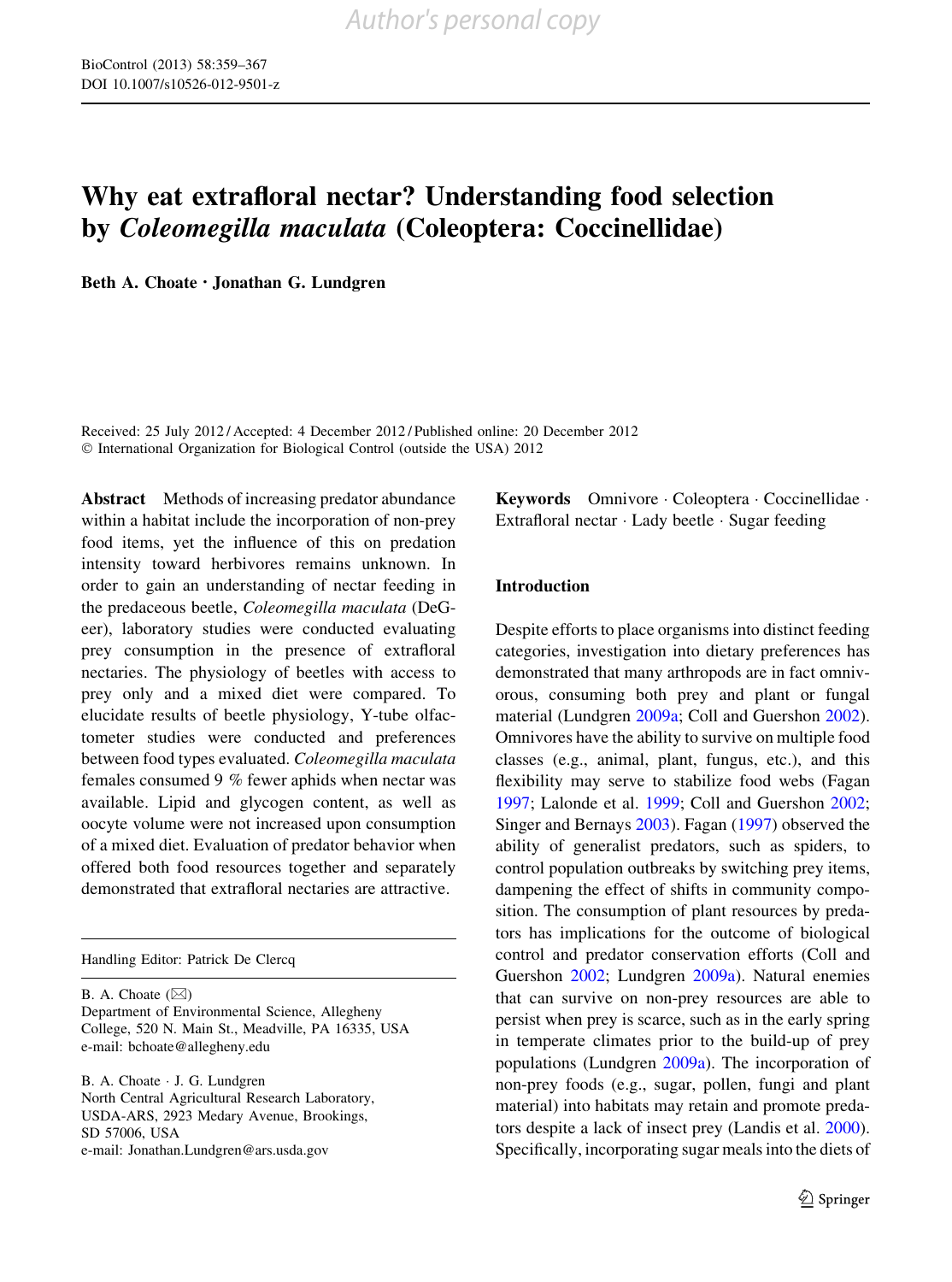some predators often increases survival, reproduction, and nutrient reserves, particularly relative to unfed individuals (Lee and Heimpel [2008](#page-9-0); Lundgren [2009b](#page-9-0); Lundgren and Seagraves [2011\)](#page-9-0). Diets comprised of both essential prey foods and sugar sources result in increased reproductive capabilities and adult performance in coccinellids (Lundgren [2009b](#page-9-0)). Many questions remain to be answered with regards to how omnivores focus their foraging efforts between prey and non-prey food items within a dynamic landscape (Eubanks and Denno [2000](#page-8-0); Lundgren and Harwood [2012\)](#page-9-0).

The predaceous capabilities of the Coccinellidae have made them a commonly studied group of predators (Obrycki and Kring [1998;](#page-9-0) Obrycki et al. [2009\)](#page-9-0). In North America, Coleomegilla maculata (DeGeer) (Coleoptera: Coccinellidae) is a widespread, native, generalist predator that feeds on a variety of pest arthropods including aphids, mites, insect eggs and small larvae. Research evaluating the role of this predator in controlling economically damaging insects such as the European corn borer (Conrad [1959](#page-8-0)) and the Colorado potato beetle (Groden et al. [1990;](#page-9-0) Hazzard et al. [1991;](#page-9-0) Munyaneza and Obrycki [1998\)](#page-9-0) has made this species a common focus of conservation biological control programs. Studies of dietary breadth indicate that predaceous Coccinellidae subfamilies are omnivorous, readily consuming sugar sources in the form of floral nectar, extrafloral nectar and honeydew, in addition to other plant-provided foods (Giorgi et al. [2009;](#page-9-0) Lundgren [2009a,](#page-9-0) [b;](#page-9-0) Weber and Lundgren [2009](#page-9-0)). Coleomegilla maculata is no exception, as this species feeds on sugar from extrafloral nectaries (Lundgren and Seagraves [2011](#page-9-0)) and sucrose applied to crop plants (Seagraves et al. [2010](#page-9-0)). Incorporation of sucrose into agroecosystems has been investigated by introduction of diverse vegetation with nectaries, as well as the use of food sprays (Landis et al. [2000](#page-9-0); Wade et al. [2008](#page-9-0)). Seagraves et al. ([2010\)](#page-9-0) observed significantly greater numbers of C. *maculata* in soybean plots treated with a sucrose food spray when compared to untreated plots, demonstrating the ability to increase numbers by incorporating sugar. Despite increasing predator abundance in treated plots, aphid numbers did not decline significantly. Understanding the interaction between prey and non-prey foods is essential to fully exploiting the attractive capabilities of sugar in agroecosystems.

A series of laboratory experiments were conducted to determine the relative physiological and behavioral

360 B. A. Choate, J. G. Lundgren

effects of extrafloral nectar and the presence of aphid prey on C. maculata females. The objectives of this study were to examine the influence of nectar availability on C. maculata consumption rates of prey, pea aphids (Acyrthosiphon pisum Harris; Hemiptera: Aphididae), and determine how a mixed diet influences the physiology of females when compared with a prey-only diet. To provide insight into the physiological contributions of nectar to C. maculata fitness, a Y-tube olfactometer study was conducted to evaluate foraging decisions of females when faced with a series of nectar-aphid combinations.

#### Materials and methods

#### Insects and plants

Pea aphids were reared on fava bean plants in a growth chamber (16:8 L:D; 22.0 °C, 19.0 °C). Coleomegilla maculata colonies originated from individuals, field collected in Beltsville, MD, USA and were maintained in the lab at  $28.0$  °C at 18:6 L:D photoperiod (Lundgren et al. [2011\)](#page-9-0). Thirty females were removed from colonies and placed in individual clear, plastic 1 oz. cups with a water wick and Lundgren's Super C. mac diet (Lundgren et al. [2011\)](#page-9-0). Cups were monitored daily for the production of eggs, which were separated from their mothers within 24 h. Larvae were fed excess diet through eclosion. Upon eclosion, adult females were placed in a new cup and fed Super C. mac diet. Females were starved for 24 h prior to the start of the experiment.

Fava beans (Vicia faba L.) were grown in a soil mix (field soil, peat moss, and vermiculite in a 4:2:1 ratio) and were watered daily with approximately 60 ml of water per day. When the plants had 3–6 fully expanded leaves and extrafloral nectaries were visible, plants were removed from the soil and roots submerged in water. Individual plants were placed in a 50 ml plastic centrifuge tube filled with water. Parafilm (Pechiney Plastic Packaging, Menahsa, WI, USA 54952) was wrapped over the tube opening. The extrafloral nectaries were covered with Parafilm in the nectariless treatment. The other treatment had Parafilm wrapped around randomly selected stems and petioles, leaving the nectaries exposed. A single plant, with nectaries covered or exposed, was placed within one yellow, plastic Solo<sup>®</sup> cup. Another plastic Solo<sup>®</sup> cup, that had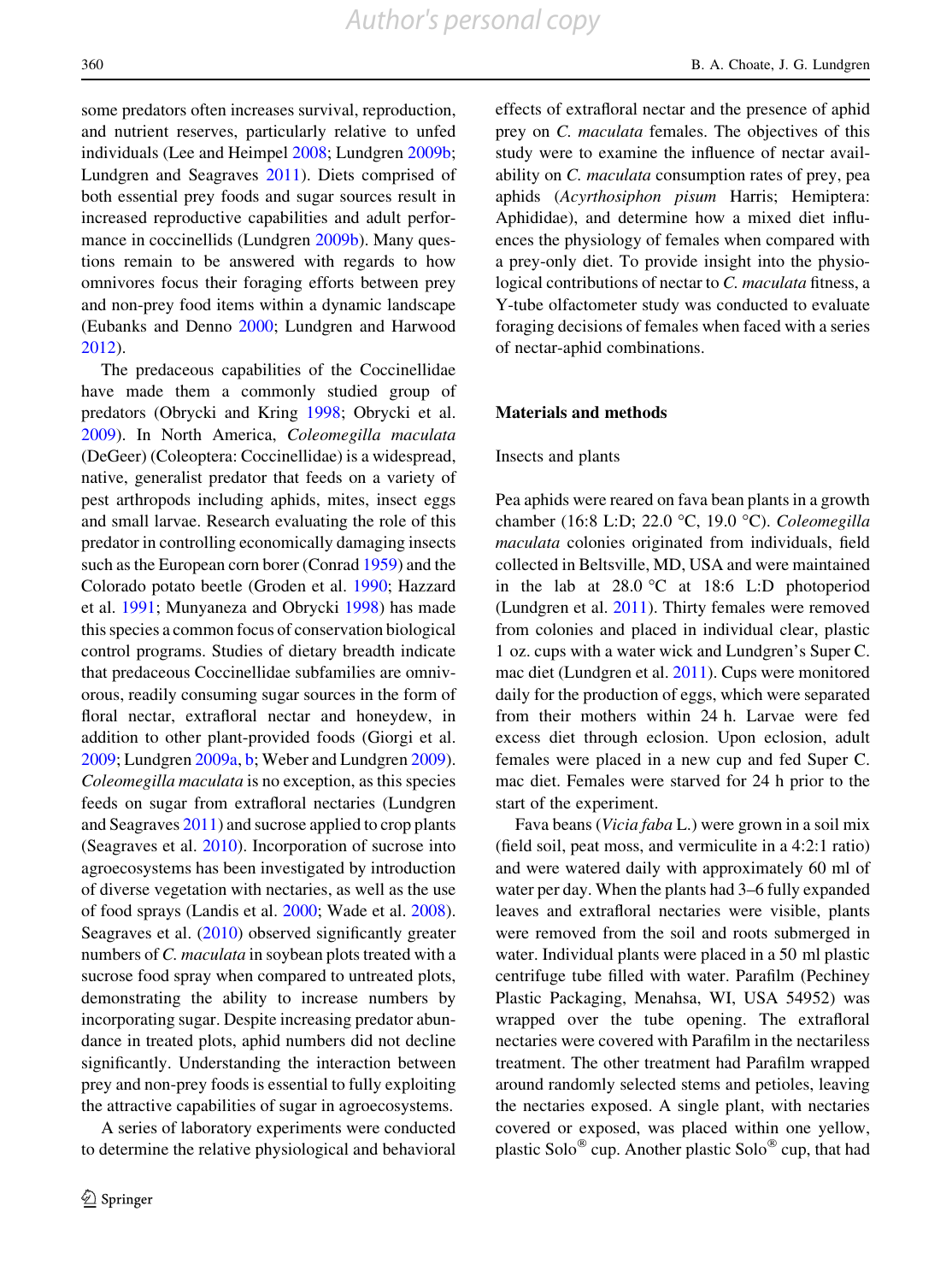the bottom removed, was placed mouth-to-mouth with the first and the two were sealed together with Parafilm. Cloth mesh was placed over the opening where the bottom of the top cup had been removed and secured with a rubberband. This created a cage in which the plant, aphids and female were contained. Each replication was placed within its own cage.

### Nectar availability and predation

There were seventeen replicates per treatment for a total of 34 experimental units. Fifty pea aphids were placed on plants within each cup. Week-old females were starved 24 h, then randomly assigned to either the treatment with nectaries covered or uncovered, along with a water-saturated cotton wick. Cups were checked daily. Each day the remaining aphids were removed, counted and replaced with 50 additional aphids. The assay continued for six days. On day six, lady beetles were removed from the assay and immediately frozen at  $-80$  °C.

#### Ovarian development

Females were thawed and their oocyte size was examined prior to quantifying nutrient reserves. The head, legs, and elytra of each individual were removed in saline solution  $(750 \text{ mg NaCl}_2)$  [product #S271; Fisher Chemical Company, Fair Lawn, NJ], 350 mg KCl [product #P217, Fisher], and 280 mg  $CaCl<sub>2</sub>$ [product #349615000; Acros Organics, NJ, USA] in 1 l water). The ovaries were removed, and stained in Methylene blue solution (290 mg Methylene blue [product #414241000; Acros Organics] in 1 l water) for 2 min. The lengths and widths of the three largest oocytes in each ovary were measured using a micrometer (at  $80 \times$ ). The width was measured at the widest point of the oocyte. The volume of each oocyte was calculated as a cylinder (length  $\times$  (0.5[width]  $\times$  $(\pi)^2$ ), and an average egg volume per female was calculated. The remainder of the body and any fat bodies in the saline solution were placed in a 1.5 ml microcentrifuge tube, and refrozen at  $-80$  °C for nutrient analysis.

# Nutrient reserves

The amount of lipid and glycogen reserves found in each corpse was quantified using the colorimetric assays developed by van Handel ([1985\)](#page-9-0). Each corpse (and saline solution) was crushed into a 1.5 ml microcentrifuge tube containing  $300 \mu l$  of methanol:chloroform (2:1) using a sterile plastic pestle. The mixture was then centrifuged at 13,200 rpm for 4 min, and the resulting supernatant and pellet were separated into glass test tubes. To quantify the lipid content of the beetle,  $40 \mu l$  of sulfuric acid was added to the supernatant, and the solution was heated for 2 min at 90 °C. The tubes were cooled on ice, and 1950  $\mu$ l of vanillin-phosphoric acid reagent (600 mg vanillin in 100 ml water, diluted in 400 ml of 85 % phosphoric acid; vanillin Product #V10-100; Fisher Chemical) was added to each tube. The solution was incubated at room temperature for  $25 \text{ min}$ , after which  $200 \text{ µl}$  was added to a 96-well plate. Optical density was recorded at 485 nm in a spectrophotometer (Hidex Plate Chameleon, Hidex, Finland). For a positive control, 200 µl of canola oil in 100 ml chloroform was added to six wells of the plate. No-lipid controls  $(200 \mu l)$ vanillin reagent only) were added to six wells as a negative control. Next, the glycogen content of each beetle was determined using the pellet obtained previously. Specifically,  $2,925$   $\mu$ l of anthrone reagent was added to each tube, and the resulting mixture was heated at 90 $\degree$ C for 15 min. Following incubation, 200 µl of each sample was loaded onto a 96-well plate, and optical density was recorded at 590 nm using a spectrophotometer (Hidex Plate Chameleon, Hidex, Finland). For a positive control, 200  $\mu$ l of glycogen solution (25 mg glycogen [from oyster, type II; Sigma] in 25 ml water) was added to six wells of the plate. No-lipid controls  $(200 \mu l)$  anthrone reagent only) were added to six wells as a negative control.

#### Attraction of nectaries

A Y-tube olfactometer assay was conducted to evaluate the response of C. maculata females to extrafloral nectar volatiles from V. faba and the influence of aphids on this response. Air was pumped from a laboratory bench nozzle through a flowmeter at the rate of  $2.01 \text{ min}^{-1}$  (Key Instruments, Trevose, PA, USA) (Bahlai et al. [2008](#page-8-0)). Air was then pushed over activated charcoal through Teflon tubing (0.6 cm od). PVC pipes  $(35.5 \times 10 \times 11.2 \text{ cm}, \text{ h} \times \text{id} \times \text{od})$  sealed with glass plates (12 cm diameter) on each end served as the odor source containers. Air passed over the odor source and into the glass Y-tube (Analytical Research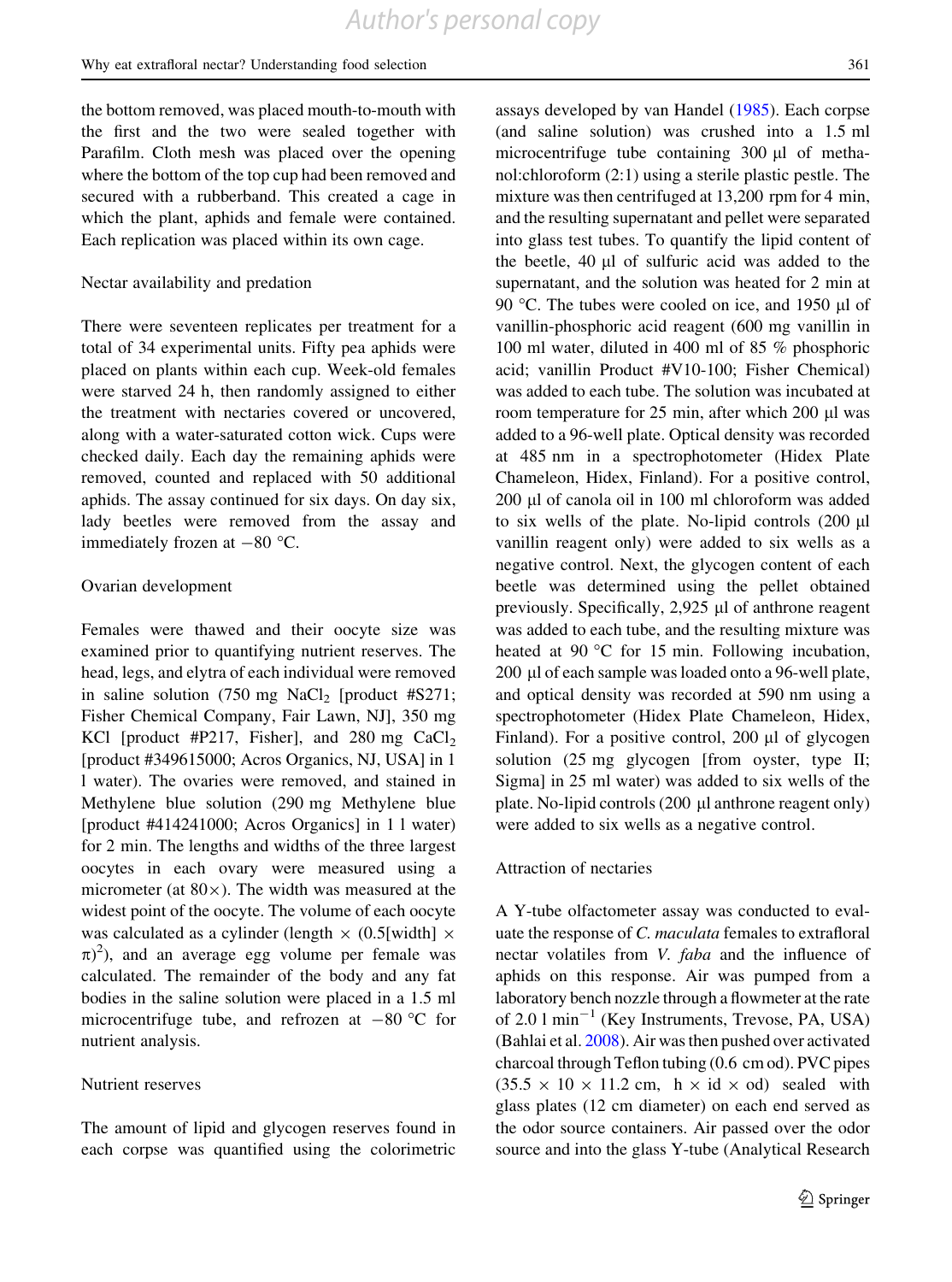Systems, Gainesville, FL, USA). A flow meter was also placed on the third arm of the Y-tube to ensure that the flow remained constant. At the beginning of each day of experiments, the system was checked to ensure equal flow of air through each arm.

Plant material used to establish nectar attraction was V. faba plants grown in the greenhouse. Plants were grown in the greenhouse until they reached the 3–6 node stage. At this stage plants were removed from the soil and placed into 50 ml tubes of water, as described above. The extrafloral nectaries (EFN) were covered with Parafilm in the nectariless treatment. The other treatment had Parafilm wrapped around randomly selected stems and petioles, leaving the nectaries exposed. Two additional treatments included plants with nectaries covered and plants with nectaries exposed, each with 25 pea aphids. Aphids were placed on plants at least 2 h prior to the start of the experiments to ensure they had established and began feeding. The experimental design was factorial, so that all treatments were contrasted for a total of six comparisons. Comparisons were randomly selected during each day of experiments. The arm of the Y-tube at which the odor source was placed was randomly determined, so as to ensure no bias. One month old C. maculata females from the laboratory colony were starved 18–24 h prior to the start of experiments. Females were introduced into the Y-tube and given 10 min to make a choice. A choice was determined when an individual traveled 4 cm past the intersection of the olfactometer arms and remained there for 15 s. Females that did not make a choice in 10 min. were excluded from the analysis. The Y-tube and odor containers were rinsed with ethanol and distilled water, then dried after every trial. New plant material and females were used in each trial. The tube was rotated after every ten trials to ensure there was no bias toward one side.

#### Data analysis

A repeated-measures ANOVA was conducted to determine variation in aphid consumption (number consumed) over time between treatments. Treatment was the between-subject effect, and time and time  $\times$ treatment were within-subject effects. The number of aphids consumed over time was graphed and single exponential decay curves fitted to the data. The effect of treatment on female oocyte volume was analyzed using a repeated-measures ANOVA. The volume of each individual oocyte was calculated and those volumes were the dependent variables in this analysis. Treatment and replicate (17 individuals per treatment) were between-subject effects and oocyte volume (six largest oocytes per female were measured), oocyte volume by replicate and oocyte volume by treatment were within-subject effects. Absorbances recorded for lipid and glycogen analysis were compared between treatments using a t test. Mean oocyte size per female was correlated with glycogen and lipid absorbances by linear regression analysis. For the olfactometer assay, preference between each treatment comparison was determined by a contingency table analysis. Additionally, in an effort to evaluate the overall relationship between aphids and extrafloral nectaries, a  $2 \times 2$ contingency table was developed and analyzed with the null hypothesis that aphid presence or absence will not affect how C. maculata females respond to extrafloral nectaries. The table was constructed with extrafloral nectar presence or absence in the columns and aphid presence or absence in rows. For each trial, the nectar, aphid combination that was selected by the female was given a one. These numbers were summed and the total number of times that each combination was selected comprised the contingency table. The percentage of each treatment combination that was selected throughout the study was calculated with a null expected percentage of 25 % for each. The Yate's  $\chi^2$  is reported and corrected for continuity. All statistics were conducted using Systat 11 (Systat Software Inc., Chicago, IL, USA).

#### Results

Sugar availability and predation

The number of aphids consumed daily was significantly greater among C. maculata females that had no access to plant extrafloral nectaries  $(F<sub>1,32</sub> = 4.54;$  $P = 0.04$ ) (Fig. [1\)](#page-6-0). The mean ( $\pm$ SE) number of aphids consumed daily in treatments with exposed nectaries was  $35.2 \,(\pm 1.11)$ , and with covered nectaries 38.5 ( $\pm$ 1.00) for the duration of the experiment. Number of aphids consumed decreased significantly over time regardless of treatment  $(F_{5,160} = 33.67;$  $P < 0.0001$ ) (Fig. [1\)](#page-6-0). The interaction effect between treatment and day was not statistically significant  $(F_{5,160} = 57.64; P = 0.39)$ . There was no significant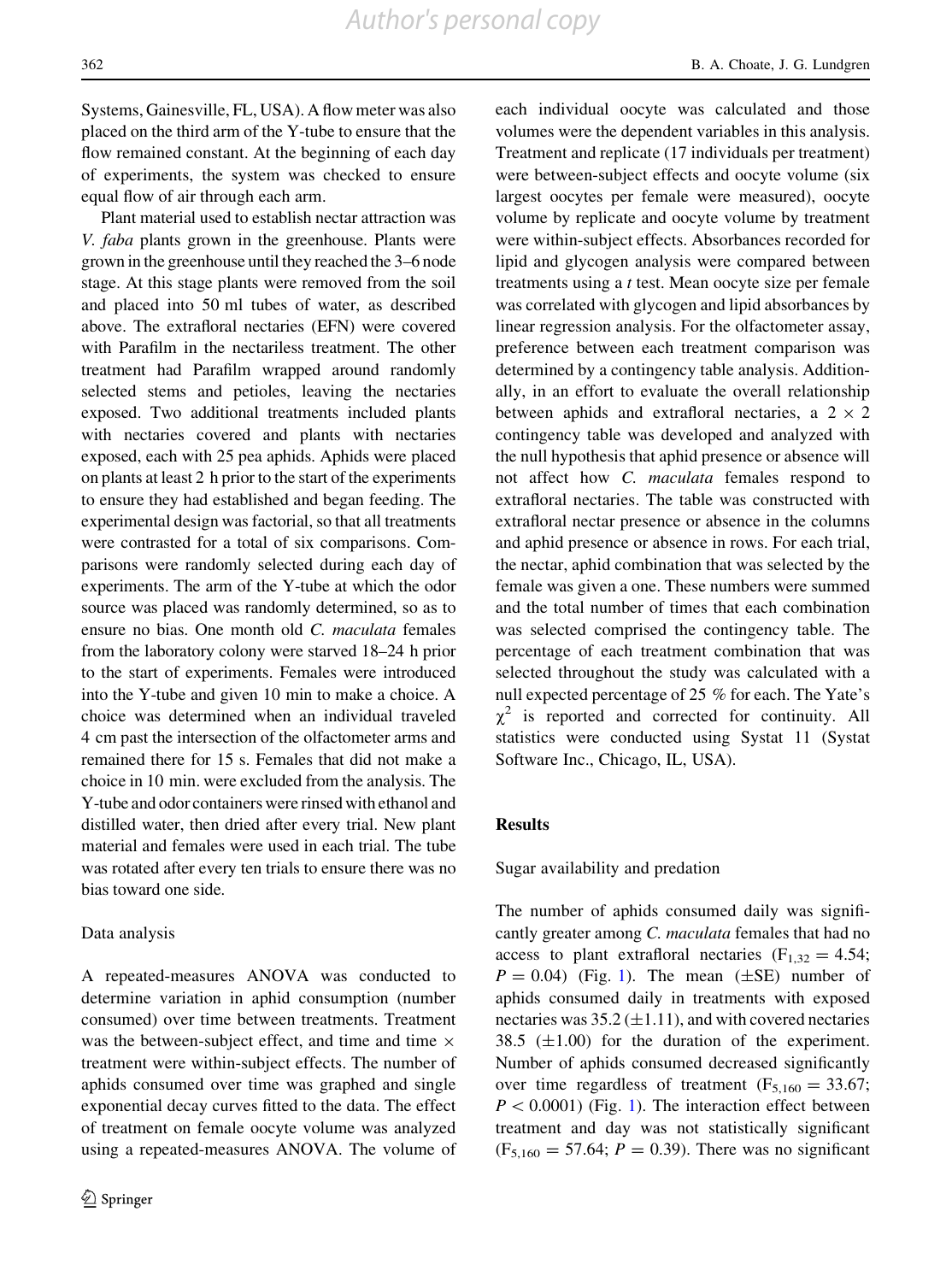<span id="page-6-0"></span>

Fig. 1 Aphid consumption over time by C. maculata either provided extrafloral nectar (EFN) or not. Relationships between the mean  $(\pm SE)$  number of aphids consumed daily over time are presented as exponential decay curves for each treatment  $(\alpha = 0.05)$ 

difference between the mass of aphids fed to each treatment ( $F_{1,100} = 0.04$ ;  $P = 0.85$ ).

#### Ovarian development

Mean oocyte volume was greater in females with access to prey (1.11  $\pm$  0.02) than in females fed both prey and nectar  $(1.03 \pm 0.02)$ ; however, this difference was not statistically significant ( $F_{1,31} = 3.60$ ,  $P = 0.07$ ). Oocyte volume did not vary significantly by replicate  $(F_{1,31} = 0.39, P = 0.54)$ . The within subject factor of oocyte volume did not vary significantly ( $F_{5,155} = 0.27, P = 0.93$ ), nor did the volume by treatment ( $F_{5,155} = 0.54$ ,  $P = 0.75$ ) or volume  $\times$ replicate interactions ( $F_{5,155} = 1.01, P = 0.42$ ).

#### Nutrient reserves

Glycogen and lipid absorbances were similar in both treatments ( $t_{32} = 0.30$ ;  $P = 0.77$  and  $t_{32} = 0.46$ ;  $P = 0.65$ , respectively). Glycogen content of females (pooled across treatments) was significantly correlated with mean oocyte volume at the time of dissection  $(F_{1,32} = 4.45; P = 0.04)$  (Fig. 2). Lipid content of females was not correlated with oocyte volume  $(F<sub>1,32</sub> = 0.64; P = 0.43).$ 

### Attraction of nectaries

The majority of females placed in the Y-tube olfactometer made a choice with percentages varying



Fig. 2 Correlation between glycogen content and oocyte volume of C. maculata females. A single point represents one individual. Oocyte volume is an average of the six largest oocytes measured for each individual. Glycogen content was assessed by conducting the hot anthrone assay and determining absorbance

from 83 to 93 %, depending on treatment. Female C. maculata chose V. faba plants with nectaries covered significantly fewer times than when offered plants with nectaries exposed (Table [1](#page-7-0)). In the absence of nectaries, females responded to green leaf volatiles, selecting plants with aphids significantly more often than plants without. There was no significant difference in treatments when females were given the choice between nectaries or aphids with an almost equal percentage of individuals selecting each treatment. When the treatment of exposed extrafloral nectaries with aphids was part of the assay, in all three comparisons (EFN+, aphid+ versus EFN+, aphid-; EFN-, aphid-; EFN-, aphid+), the preference could not be distinguished (Table [1\)](#page-7-0). The contingency table analysis demonstrated the overall patterns of selection by female *C. maculata*. Treatments with only nectaries or aphids were selected in greatest proportion, 33 % and 27 % of the time, respectively. Treatments with both exposed extrafloral nectaries and aphids were chosen 25 % of the time, while treatments with neither aphids, nor nectaries were chosen only 16 % of the time. The contingency table analysis indicated that the presence or absence of aphids influences how C. maculata females respond to extrafloral nectaries ( $\chi^2$  = 5.87, df = 1, P = 0.015), thus corroborating results when individual trials were analyzed.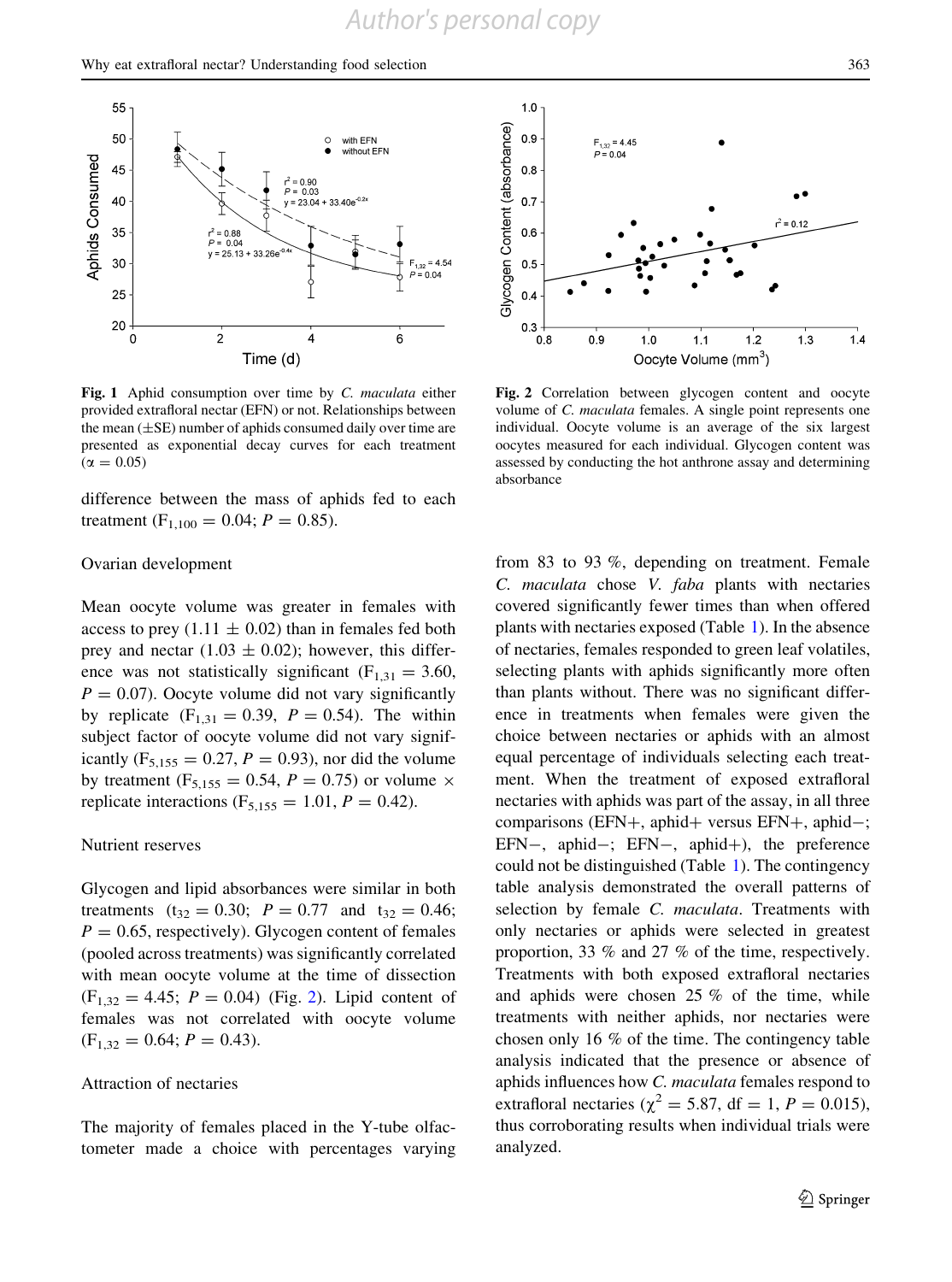| Odor source comparison |                    | $\boldsymbol{N}$ | $(\%)$ Response | $(\%)$ Choice |    | $\gamma^{2a}$ | P     |
|------------------------|--------------------|------------------|-----------------|---------------|----|---------------|-------|
|                        |                    |                  |                 |               |    |               |       |
| $EFN+$ , aphid-        | $EFN-,$ aphid-     | 30               | 93              | 79            | 21 | 9.14          | 0.002 |
| $EFN-,$ aphid-         | $EFN-,$ aphid $+$  | 34               | 85              | 31            | 69 | 4.17          | 0.041 |
| $EFN+$ , aphid-        | $EFN-,$ aphid+     | 30               | 83              | 48            | 52 | 0.04          | 0.841 |
| EFN+, aphid-           | $EFN+$ , aphid $+$ | 47               | 85              | 58            | 43 | 0.90          | 0.343 |
| $EFN-,$ aphid-         | $EFN+$ , aphid $+$ | 30               | 87              | 50            | 50 | 0.00          | 1.000 |
| $EFN+$ , aphid $+$     | $EFN-$ , aphid $+$ | 30               | 90              | 48            | 52 | 0.04          | 0.847 |

<span id="page-7-0"></span>Table 1 Preference of C. maculata females to the volatiles produced by aphids and extrafloral nectar (EFN). EFNs from V. faba and pea aphids (Acyrthosiphon pisum) were the focal foods, and choice studies were conducted in a Y-tube

<sup>a</sup> 1 df for all contrasts

#### **Discussion**

The availability of extrafloral nectaries influences the number of prey items consumed. However, the benefit of a mixed diet was not immediately obvious through measurements of oocyte size or nutrient reserves. Olfactometer studies demonstrated that extrafloral nectaries are attractive to this predator. In a closed system with a single predator, nectar availability reduced predation rates. However, in natural settings it is possible that the attractiveness of the extrafloral nectaries could increase predator abundance to such an extent that a slight decline in per capita predation will not have deleterious effects on predation intensity (Lundgren [2009a](#page-9-0)).

Coleomegilla maculata females consumed fewer aphids when aphids were offered in conjunction with nectaries, suggesting both food sources are being consumed in spite of aphids' presumed superior nutritional contents. Similar results have been observed in Coccinella transversoguttata Faldermann and Harmonia axyridis(Pallas) which consumed fewer prey when also provided sugar water and extrafloral nectaries respectively (Richards and Evans [1998](#page-9-0); Spellman et al. [2006\)](#page-9-0). Nutritional analysis and measurements of the ovaries demonstrate that nectar provides no obvious benefit relative to or in conjunction with prey. However, when no other food is available (e.g., during springtime) extrafloral nectar increases survival, fecundity and nutrient reserves (Lundgren and Seagraves [2011\)](#page-9-0). The positive association between glycogen content and oocyte size has been observed previously (Lundgren and Seagraves [2011\)](#page-9-0). The presented data suggests that consumption of both aphid prey only and a mixed diet of aphid prey and nectar allows C. maculata to maintain glycogen nutrient reserves and have similar reproductive capabilities. A meta-analysis demonstrated that coccinellid adult performance and reproduction are improved when females are offered a mixed diet of sugar and prey (Lundgren [2009b](#page-9-0)). It is possible that egg production in the mixed diet treatment of the current experiment may have been increased, but we did not evaluate this fitness parameter. During times of low nutrient availability, the predictability of plant provided nectar resources may offer an immediate and easily obtained source of carbohydrates and energy. Wäckers [\(1994](#page-9-0)) demonstrated that parasitoid wasps show a preference for flower odors when starved. However, if parasitoids had consumed a sugar meal, odors from prey-damaged plant material were preferred.

Olfactometer studies determined that the extrafloral nectaries of V. faba and pea aphids are attractive to C. maculata when offered independently. Volatile attractants of EFN to predators have been suggested previously, but the empirical evidence has been lacking. Stapel et al. [\(1997](#page-9-0)) report that Microplitis croceipes (Cresson) (Hymenoptera: Braconidae) females located extrafloral nectaries on cotton more quickly than areas where sucrose or sucrose with vanilla was applied, suggesting that volatile production by nectaries is attracting parasitoids. The attractive components of extrafloral nectar consist of sugars and amino acids (Van Emden and Hagen [1976](#page-9-0); González-Teuber and Heil [2009a,](#page-9-0) [b;](#page-9-0) Pacini and Nicolson [2010](#page-9-0)). Baker et al. [\(1978](#page-8-0)) identified 15 amino acid components in the extrafloral nectar of V. faba, which may be one nectar constituent that helps to attract insect species to the nectar source (Hagen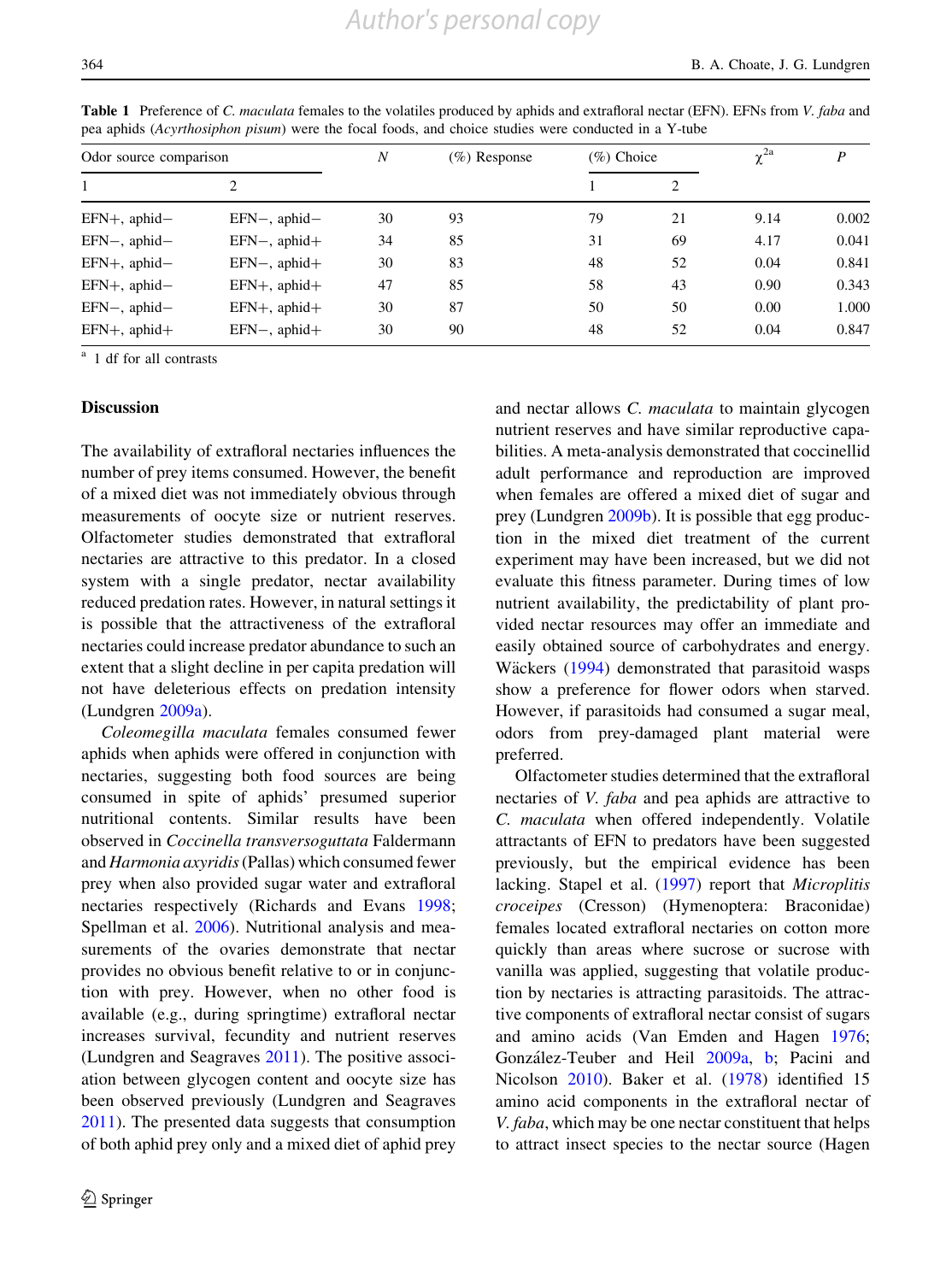<span id="page-8-0"></span>et al. [1976](#page-9-0); Lanza [1988\)](#page-9-0) and encourage pollination (González-Teuber and Heil [2009b](#page-9-0)). Additional work on the attractive chemistry of extrafloral nectars would help to inform how this aspect of the plant defense system functions against herbivores and potentially distracts predatory insects from their prey. Previous research has demonstrated that predators are attracted to aphid-produced volatiles, such as honeydew and alarm pheromones, as well as green leaf volatiles resulting from aphid damage (Hatano et al. [2008](#page-9-0)), supporting the observation that females select plants with feeding aphids when no nectaries are present. Positive antennal responses of C. maculata adults to green leaf volatiles and both sex and alarm pheromones of pea aphids have been documented (Zhu et al. [1999\)](#page-9-0). Coleomegilla maculata foraging decisions may be solely dictated by the physiological requirements of the female or perhaps EFN-produced volatiles play some role in distracting females from their aphid prey.

Simultaneous availability of aphids and extrafloral nectaries unexpectedly disrupted the clear preferences displayed by *C. maculata* for these foods when they were offered individually. It was assumed that the combination of two attractive food sources would lead to an obvious choice. This was not the case in our experiment. We hypothesize that aphids are affecting the production of volatiles by the host plant. Sakata and Hashimoto [\(2000\)](#page-9-0) observed that non-myrmecophilous aphids repel ants from plants with extrafloral nectaries, in an effort to avoid predation. Schwartzberg et al. [\(2011](#page-9-0)) trapped volatiles as they were emitted by V. faba being fed upon by pea aphids. They observed variations in volatiles emitted from control plants with and without aphids: all but one of the 11 major compounds emitted were diminished by aphid herbivory. Volatiles produced from caterpillar (Lepidoptera: Noctuidae) feeding were suppressed when both aphids and caterpillars were present on the plant (Schwartzberg et al. [2011](#page-9-0)). This work supports the idea that V. faba plants with exposed nectaries that are fed upon by pea aphids are not attractive to predators, and aphids may in fact be altering the emission of volatiles to decrease plant attraction. Future work identifying the volatiles associated with extrafloral nectar attraction, comparing volatiles of plants with exposed and covered nectaries, will indicate which compounds are being produced specifically by nectaries.

Despite decreased per capita consumption when sugar resources are present in a closed system, it is

possible that the increase in predator numbers that result from the incorporation of sugar and other nonprey resources into a landscape could reduce prey numbers (Eubanks and Denno 1999, 2000; Lundgren [2009a](#page-9-0)). Additionally, when prey are not available or abundant, the consumption of non-prey foods such as sugar increases predator survival (Lundgren and Seagraves [2011\)](#page-9-0) and prevents movement from areas where control may be needed later in the season (Landis et al. [2000](#page-9-0)). Incorporation of sugar in the form of extrafloral nectaries may or may not prove useful in increasing numbers of natural enemies and decreasing pest insects. Field studies are necessary to fully understand how attraction to nectaries will affect predation rates on target pest insects. Identification of volatiles produced by nectaries and the influence of aphids on that production will provide even greater insight into efforts to enhance natural enemy diversity throughout agricultural cropping systems.

Acknowledgments Invaluable advice was provided by Michael Seagraves with regards to laboratory feeding assays. Thank you to Janet Fergen, Chloe Kruse, Ryan Schmidt, Mike Bredeson, and Mallory and Meagan Wentzel for their assistance in caring for insect and plant resources, as well as execution of the discussed experiments. Thank you to Ted Evans and Michael Seagraves for reading an earlier version of this manuscript. This work was supported by the Binational Agricultural Research and Development Fund. Mention of trade names or commercial products in this publication is solely for the purpose of providing specific information and does not imply recommendation or endorsement by the U.S. Department of Agriculture.

#### References

- Bahlai CA, Welsman JA, Macleod EC, Schaafsma AW, Hallett RH, Sears MK (2008) Role of visual and olfactory cues from agricultural hedgerows in the orientation behavior of multicolored Asian lady beetle (Coleoptera: Coccinellidae). Environ Entomol 37:973–979
- Baker HG, Opler PA, Baker I (1978) A comparison of the amino acid complements of floral and extrafloral nectars. Bot Gaz 139:322–332
- Coll M, Guershon M (2002) Omnivory in terrestrial arthropods: mixing plant and prey diets. Annu Rev Entomol 47:267–297
- Conrad MS (1959) The spotted lady beetle, Coleomegilla maculata (De Greer) as a predator of European corn borer eggs. J Econ Entomol 52:843–847
- Eubanks MD, Denno RF (1999) The ecological consequences of variation in plants and prey for an omnivorous insect. Ecology 80:1253–1266
- Eubanks MD, Denno RF (2000) Host plants mediate omnivoreherbivore interactions and influence prey suppression. Ecology 81:936–947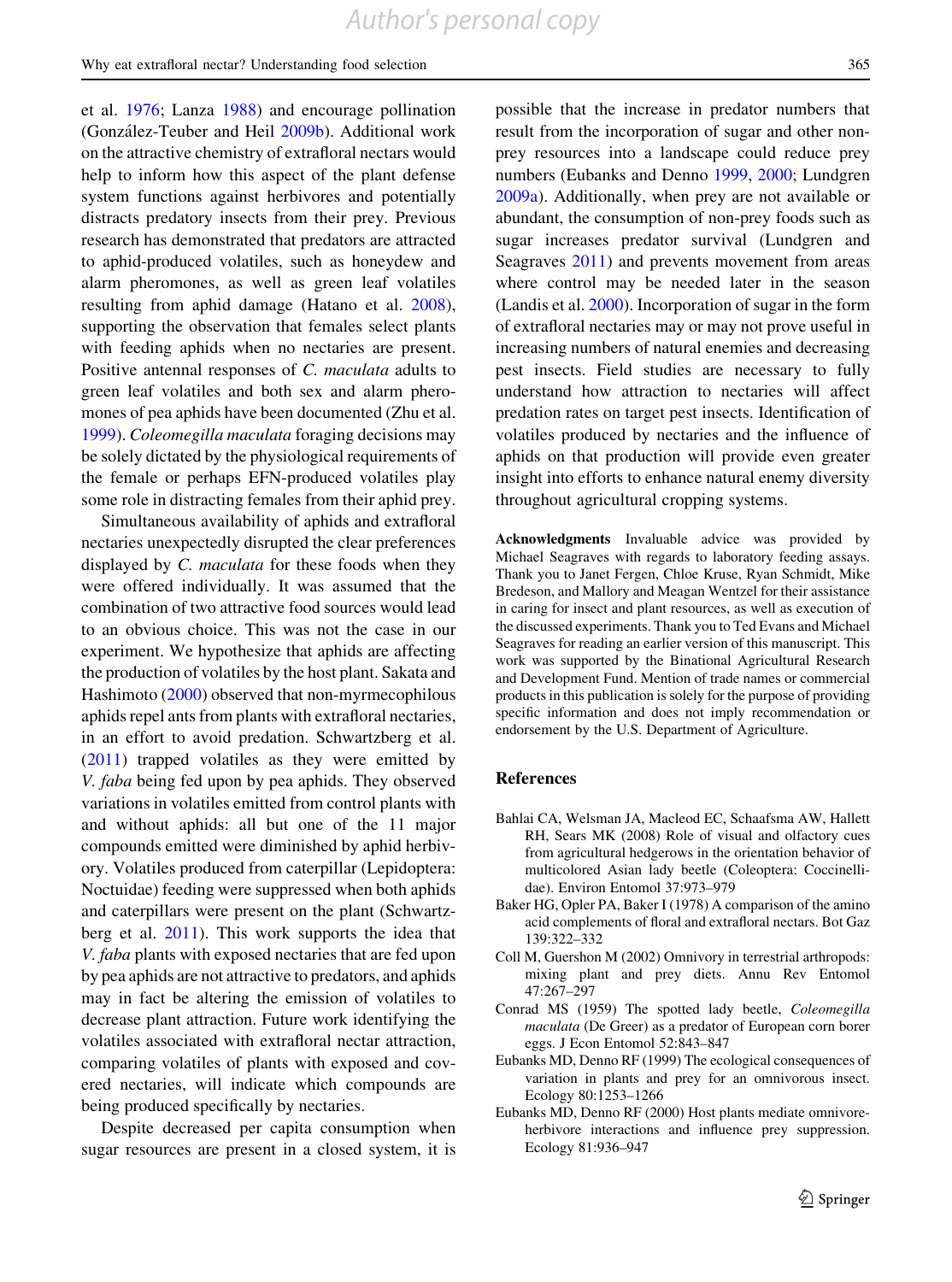- <span id="page-9-0"></span>Fagan WF (1997) Omnivory as a stabilizing feature of natural communities. Am Nat 150:554–567
- Giorgi JA, Vandenberg NJ, McHugh JV, Forrester JA, Ślipiński AS, Miller KB, Shapiro LR, Whiting MF (2009) The evolution of food preferences in Coccinellidae. Biol Control 51:215–231
- González-Teuber M, Heil M (2009a) The role of extrafloral nectar amino acids for the preferences of facultative and obligate ant mutualists. J Chem Ecol 35:459–468
- González-Teuber M, Heil M (2009b) Nectar chemistry is tailored for both attraction of mutualists and protection from exploiters. Plant Signaling Behav 4:809–813
- Groden E, Drummond FA, Casagrande RA, Hayness DL (1990) Coleomegilla maculata (Coleoptera: Coccinellidae): its predation upon the Colorado potato beetle (Coleoptera: Chrysomelidae) and its incidence in potatoes and surrounding crops. J Econ Entomol 83:1306–1315
- Hagen KS, Greany P, Sawall EF Jr, Tassan RL (1976) Tryptophan in artificial honeydews as a source of an attractant for adult Chrysopa carnea. Environ Entomol 5:458–468
- Hatano E, Kunert G, Michaud JP, Weisser WW (2008) Chemical cues mediating aphid location by natural enemies. Eur J Entomol 105:797–806
- Hazzard RV, Ferro DN, van Driesche RG, Tuttle AF (1991) Mortality of eggs of Colorado potato beetle (Coleoptera: Chrysomelidae) from predation by Coleomegilla maculata (Coleoptera: Coccinellidae). Environ Entomol 20:841–848
- Lalonde RG, McGregor RR, Gillespie DR, Roitberg BD (1999) Plant-feeding by arthropod predators contributes to the stability of predator-prey population dynamics. Oikos 87:603–608
- Landis DA, Wratten SD, Gurr GM (2000) Habitat management to conserve natural enemies of arthropod pests in agriculture. Annu Rev Entomol 45:175–201
- Lanza J (1988) Ant preferences for Passiflora nectar mimics that contain amino acids. Biotropica 20:341–344
- Lee JC, Heimpel GE (2008) Effect of floral nectar, water, and feeding frequency on Cotesia glomerata longevity. Bio-Control 53:289–294
- Lundgren JG (2009a) Relationships of natural enemies and nonprey foods. Springer, The Netherlands
- Lundgren JG (2009b) Nutritional aspects of non-prey foods in the life histories of predaceous Coccinellidae. Biol Control 51:294–305
- Lundgren JG, Harwood JD (2012) Functional responses to food diversity: the effect of seed availability on the feeding behavior of facultative granivores. J Entomol Sci 47:160–176
- Lundgren JG, Seagraves MP (2011) Physiological benefits of nectar feeding by a predatory beetle. Biol J Linnaean Soc 104:661–669
- Lundgren JG, Moser SE, Hellmich RL, Seagraves MP (2011) The effects of diet on herbivory by a predaceous lady beetle. Biocontrol Sci Technol 21:71–74
- Munyaneza J, Obrycki JJ (1998) Development of three populations of Coleomegilla maculata (Coleoptera: Coccinellidae) feeding on eggs of Colorado potato beetle (Coleoptera: Chrysomelidae). Environ Entomol 27:117–122
- Obrycki JJ, Kring TJ (1998) Predaceous Coccinellidae in biological control. Annu Rev Entomol 43:295–321
- Obrycki JJ, Harwood JD, Kring TJ, O'Neil RJ (2009) Aphidophagy by Coccinellidae: application of biological control in agroecosystems. Biol Control 51:244–254
- Pacini E, Nicolson SW (2010) Introduction. In: Nicolson SW, Nepi M, Pacini E (eds) Nectaries and Nectar. Springer, The Netherlands, pp 1–18
- Richards DR, Evans EE (1998) Reproductive responses of aphidophagous lady beetles (Coleoptera: Coccinellidae) to nonaphid diets: an example from alfalfa. Ann Entomol Soc Am 91(5):632–640
- Sakata H, Hashimoto Y (2000) Should aphids attract or repel ants? Effect of rival aphids and extrafloral nectaries on antaphid interactions. Popul Ecol 42:171–178
- Schwartzberg EG, Böröczky K, Tumlinson JH (2011) Pea aphids, Acyrthosiphon pisum, suppress induced plant volatiles in broad bean, Vicia faba. J Chem Ecol 37:1055–1062
- Seagraves MP, Kajita Y, Weber DC, Obrycki JJ, Lundgren JG (2010) Sugar feeding by coccinellids under field conditions: the effects of sugar sprays in soybean. BioControl 56:305–314
- Singer MS, Bernays EA (2003) Understanding omnivory needs a behavioral perspective. Ecology 84:2532–2537
- Spellman B, Brown MW, Matthews CR (2006) Effect of floral and extrafloral resources on predation of Aphis spiraecola by Harmonia axyridis on apple. BioControl 51:715–724
- Stapel JO, Cortesero AM, De Moraes CM, Tumlinson JH, Lewis WJ (1997) Extrafloral nectar, honeydew, and sucrose effects on searching behavior and efficiency of Microplitis croceipes (Hymenoptera: Braconidae) in cotton. Environ Entomol 26(3):617–623
- van Emden HF, Hagen KS (1976) Olfactory reactions of the green lacewing, Chrysopa carnea, to Tryptophan and certain breakdown products. Environ Entomol 5:469–473
- van Handel E (1985) Rapid determination of glycogen and sugars in mosquitoes. J Am Mosquito Control Assoc 1:299–301
- Wäckers FL (1994) The effect of food deprivation on the innate visual and olfactory preferences in the parasitoid Cotesia rubecula. J Insect Physiol 40(8):641–649
- Wade MR, Zalucki MP, Wratten SD, Robinson KA (2008) Conservation biological control of arthropods using artificial food sprays: current status and future challenges. Biol Control 45:185–199
- Weber DC, Lundgren JG (2009) Assessing the trophic ecology of the Coccinellidae: their roles as predators and as prey. BioControl 51:199–214
- Zhu J, Cosse´ AA, Obrycki JJ, Boo KS, Baker TC (1999) Olfactory reactions of the twelve-spotted lady beetle, Coleomegilla maculata and the green lacewing, Chrysoperla carnea to semiochemicals released from their prey and host plant: electroantennogram and behavioral responses. J Chem Ecol 25(5):1163–1177

# Author Biographies

Beth A. Choate The research described in this work is part of a post-doctoral research project of Beth Choate while working with the USDA-ARS. Methods of increasing insect natural enemy abundance and manipulating behaviors to increase predation rates were the objectives of her research program.